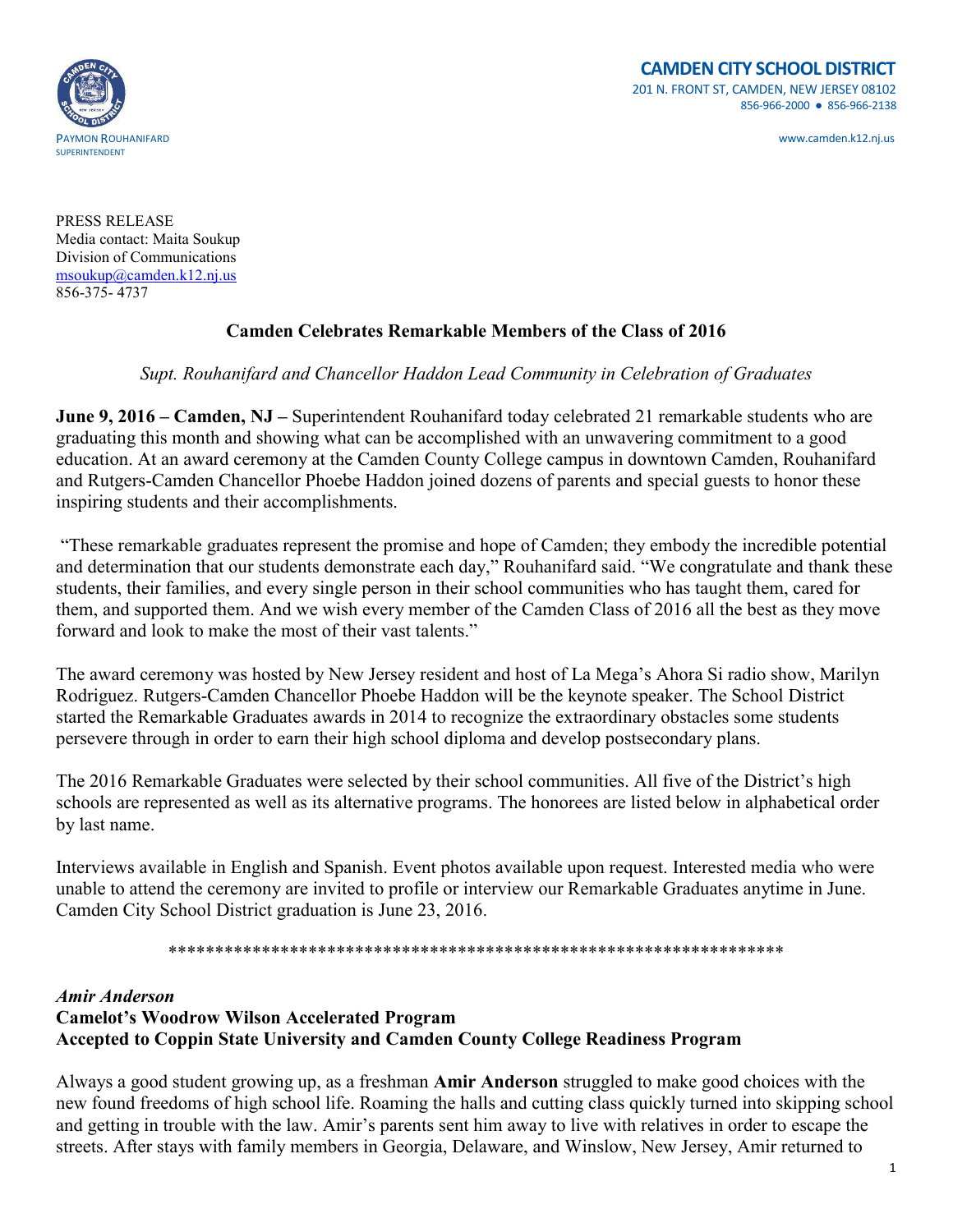Camden to complete his education. However, being home was a gift and a curse. Tempted by old friends and negative influences, Amir had a few setbacks before finally putting his old life behind him and recommitting to his education. With the support and encouragement of his teachers at Camelot's Woodrow Wilson Excel Academy, Amir made up his lost credits and secured a full-time job. Today Amir works at Macy's and is deciding whether to attend Coppin State University or the Camden County College Readiness Program this fall.

## *Kiana Blake*

#### **Creative Arts Morgan Village Academy Benedict College**

Maintaining a high GPA, participating in extra-curricular activities, and serving as a student-leader are enough to keep any young person busy. But for motivated and mature senior **Kiana Blake**, school is just one of many responsibilities. Charged with caring for her three younger siblings, Kiana fits her honors course work around daily babysitting duties and making sure her younger siblings get to and from school safely. When she is forced to miss class to care for her family, Kiana always takes the initiative to request her makeup assignments, and has never missed an academic deadline. Facing demands at home and in the classroom is too much for many students, but not Kiana. She sees her high school years as practice for the multi-tasking and extreme focus it will take to achieve her goals at Benedict College this fall.

## *Julia Caulk*

# **Brimm Medical Arts High School**

## **Rowan University (Choice Program)**

**Julia Caulk** was home schooled from the first grade until age 15. When Julia returned to public school as a teenager, she was placed in the 6<sup>th</sup> grade. When others would be discouraged or tempted to give up, being the oldest in her class made Julia even more determined to succeed. Despite sometimes being ridiculed or temporarily demotivated, Julia demonstrated a strong sense of self-will, perseverance, and determination to succeed. She is graduating from Brimm Medical Arts High School this month at the proud age of 21, with plans to continue her education at Rowan University this fall.

#### *Tynisa Clark*

#### **Woodrow Wilson High School Camden County College**

After being diagnosed with sickle cell anemia as an infant, **Tynisa Clark** struggled with health issues that interrupted her education for days and sometime even months at a time. However, the common symptoms of nausea, fatigue, and weakness have never once dampened this bright star's spirit. The second oldest of five children, Tynisa adores her family and will stop at nothing to help her younger brothers and sisters succeed. Described as a "ray of sunshine" by nearly everyone she meets, Tynisa manages to excel in school and make a positive impact on her community despite dealing with the daily health issues brought on by her disease. Tynisa plans to take her positive spirit and can-do attitude to Camden County College this fall.

#### *Adriana Concepcion*

#### **Camelot's Camden City Transitional Academy Camden County College**

From traveling through tough neighborhoods to school each day, to consistently caring for her nine siblings, it took **Adriana Concepcion** incredible determination and focus to achieve her high school diploma. Since joining Camelot's Camden City Transitional Academy, Adriana has consistently improved her attendance, academics, and overall attitude towards life. Rather than focusing on the obstacles ahead of her, Adriana chooses to remain positive to strive toward greatness. She greets her peers and teachers each morning with a smile, and aspires to be a professional hair stylist serving her community. Adriana will attend Camden County Community College this fall to further her education and continue working toward a brighter future!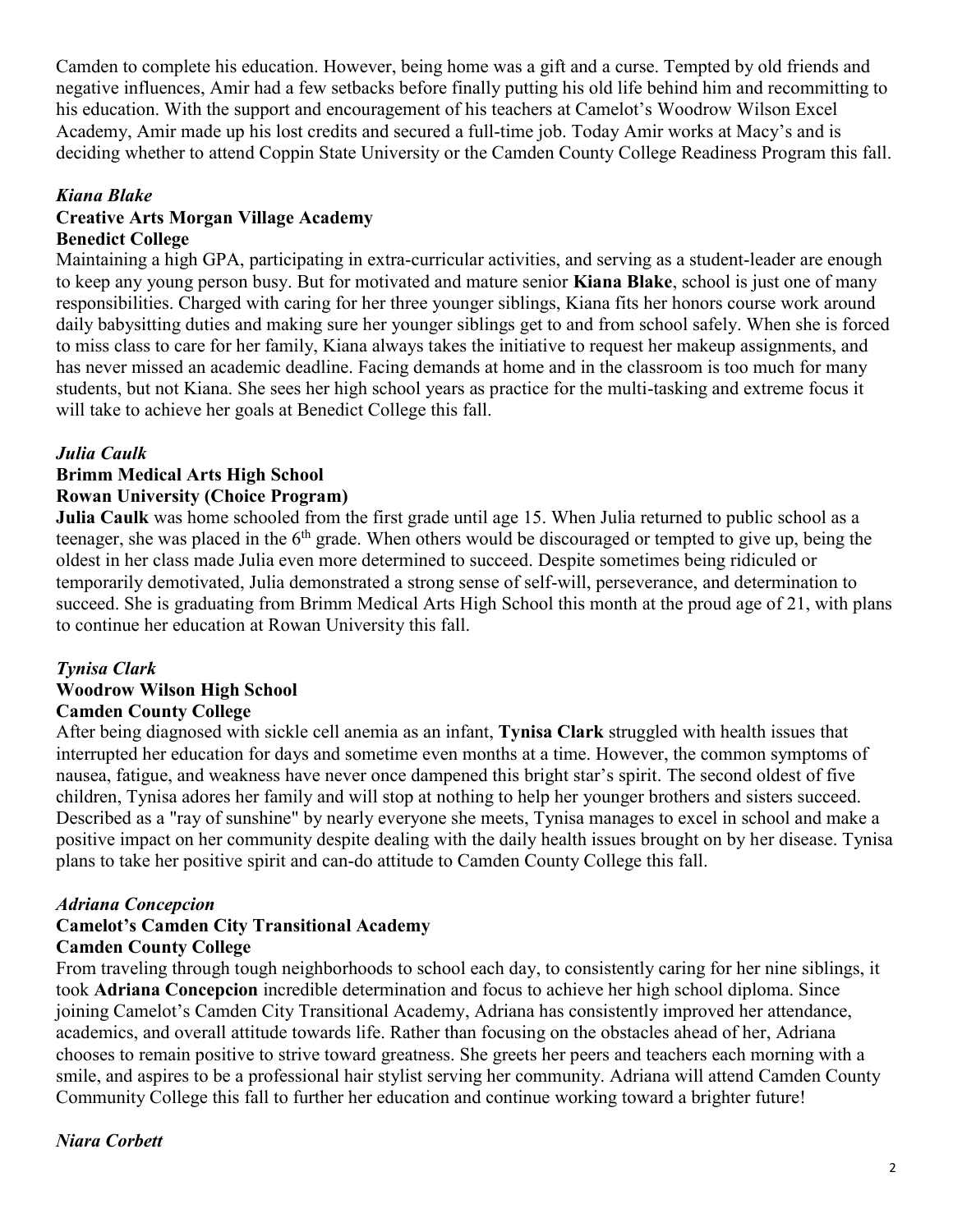## **Woodrow Wilson High School**

## **Camden County College, Medical Assistance Program**

Like many of her fellow Remarkable Grads, **Niara Corbett** had the responsibility of being a caretaker thrust upon her at a very early age. Her father is a diabetic who lost his vision to the disease when Niara was just a child. In and out of the hospital regularly, Niara's father relies on her to administer his needles and medication, clean his wounds, and provide strength to her mother and other family members. Despite the heavy responsibilities of caring for her family, Niara has perfect attendance and always finds time to focus on her school work. Known for her sensitive and caring nature, this year Niara was selected as one of 10 apprentices studying at Cooper Hospital for a medical assistant certification. Niara believes that the experience she's gained caring for her parents will help her treat patients with kindness and compassion when she achieves her dream of becoming a registered nurse.

## *Donnia Crisdon* **MetEast High School Lincoln University**

**Donnia Crisdon** may not have lived in Camden all of her life, but she is definitely from Camden. At the age of 8, Donnia's mother lost her battle to cancer. That's when Donnia started moving around, first to East Camden, and then to six homes over as many years. Through all of the ups and downs, Donnia's managed to maintain a 3.22 GPA and found her niche as a student leader at MetEast High School. Donnia is a School Ambassador who gives tours to visiting VIPs and middle school students, when she isn't busy running the school's annual blood drive or representing her classmates as a Board of Education's Student Board Representative. Donnia recognized the need to give young women in Camden more opportunities to build self-esteem and social skills, so she started a cheerleading squad. Donnia plans to attend Lincoln University this fall, where she will study communications in the hopes of using her voice to have a positive impact on young people growing up in urban communities.

#### *Krystal Ford*

## **Camden High School West Virginia State University**

**Krystal Ford** was raised by a single parent and experienced a lot of instability at home. There were many times her family lived without electricity and running water, and experienced prolonged periods of homelessness. Without a stable home, Krystal bounced between schools and lived with countless family members who were also struggling to take care of their own children. During high school, Krystal's mother told her to quit school and get her GED. Krystal had other plans. She insisted on achieving her diploma through the traditional route. When she entered Camden High School, Krystal received no credit for her entire freshman year due to her family constantly moving. Despite this setback, she threw herself into her school work and will graduate high school in four years. Krystal believes that having observed people constantly making bad life decisions has inspired her to take the responsibility to always make right decisions for her life. A member of JROTC and Jobs for America's Graduates (JAG) program, Krystal is a student leader and looks forward to attending West Virginia State University this fall.

#### *Jeffrey Espinal* **Camden High School University of Valley Forge**

When **Jeffrey Espinal** was just eight years old, his mother was deported. For the last 10 years, not a day has gone by when Jeffrey, his father, and his sister have not missed her. Raised by his father, Jeffrey continued to work hard to be a success in school and make his mother proud. Throwing himself into sports, Jeffrey found that baseball helped ease the pain of not having his mother around. After 10 years apart, Jeffrey's mother will return to live with the family in the United States this summer. Jeffrey kept his focus and his hard work has paid off. He is the Salutatorian for Camden High School and will attend the University of Valley Forge in Pennsylvania so that he is not far from his family, especially his mother.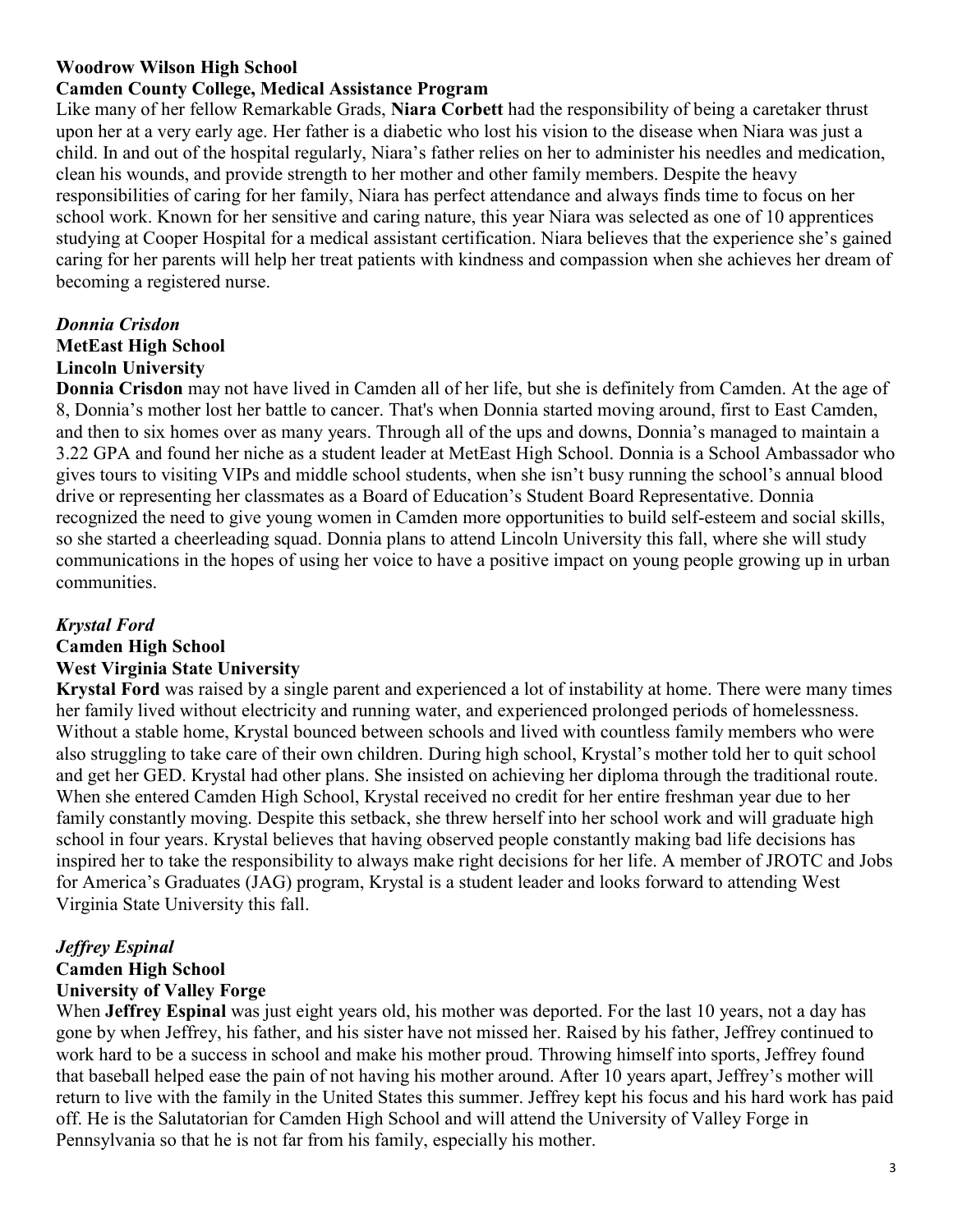## *Josepfina Hurst* **Brimm Medical Arts High School Rowan University**

**Josepfina Hurst**'s journey to her high school diploma has been fraught with obstacles. Josepfina first experienced homelessness as an elementary school student, and has been in and out of foster care for much of her life. Because of instability at home, from a very early age Josepfina took responsibility for protecting her younger siblings and keeping her family together. Just before entering high school, Josepfina had to deal with the tragic passing of her beloved uncle, who had provided stability and adult support to her and her siblings. The pressures of earning an income and finding a place for her siblings and herself to rest their head has not stopped Josepfina from performing academically. She is currently working to move into a teen housing program while also preparing for high school graduation and making plans to attend Rowan University this fall. When others might've cracked under the pressure, Josepfina faced the unrelenting hardships of her life head on; getting up each day determined to be successful.

# *Shaymiesha Jones* **Camden High**

## **Lincoln Technical School**

The transition to high school was not an easy one for **Shaymiesha Jones**. Struggling with family issues and trying to find her niche in school, Shaymiesha's grades fell below 60% and she got into a fight that put her in trouble with the law. After being placed in night school for the remainder of the year, Shaymiesha was determined to get serious about her education. She enrolled in Camden High and stayed after school to get extra help from her teachers. By building relationships with the Camden High staff, Shaymiesha found new ways to deal with her problems. She made connections with her teachers that inspired her to push herself even further. Graduating this month represents the culmination of Shaymiesha's efforts to turn her life around. She looks forward to continuing to push herself toward greatness and will study at Lincoln Technical School this fall.

## *Miguel Martinez*

**MetEast High School**

## **Rowan University**

**Miguel Martinez** came to this country as a teenager from the Dominican Republic. He did not speak any English; however, that did not stop him one bit. He worked hard to learn the language. But Miguel was not satisfied with just learning English, he wanted to master it. To do this Miguel spent many long days at school, reading in the library or working with his teachers. Miguel will graduate this month with a 3.0 GPA, and also recently passed the citizenship test to become a US citizen. Miguel's story embodies the best of the American dream. He looks forward to attending college where he can continue to pursue his dreams and build a life for himself in his new country.

## *Sharday Myers* **Camden High School Armed Forces**

**Sharday Myers**'s senior year of high school began with a rocky start. No longer able to live with her mother, Sharday was a homeless teenager struggling to get uniforms, buy school supplies, and arrange transportation to and from Camden High School each day. Worrying about homework and exams is not easy when you are thinking about your next meal or where you will lay your head. But Sharday went to work, reaching out to organizations like Grand Slam and Camden Dreams to secure shelter and assistance for herself. While navigating various charities and social services, Sharday still maintained good attendance and her honor roll standing. Accepted into more than 20 colleges, Sharday plans to join either the Navy or Air Force so she can continue her education with support from the Armed Forces.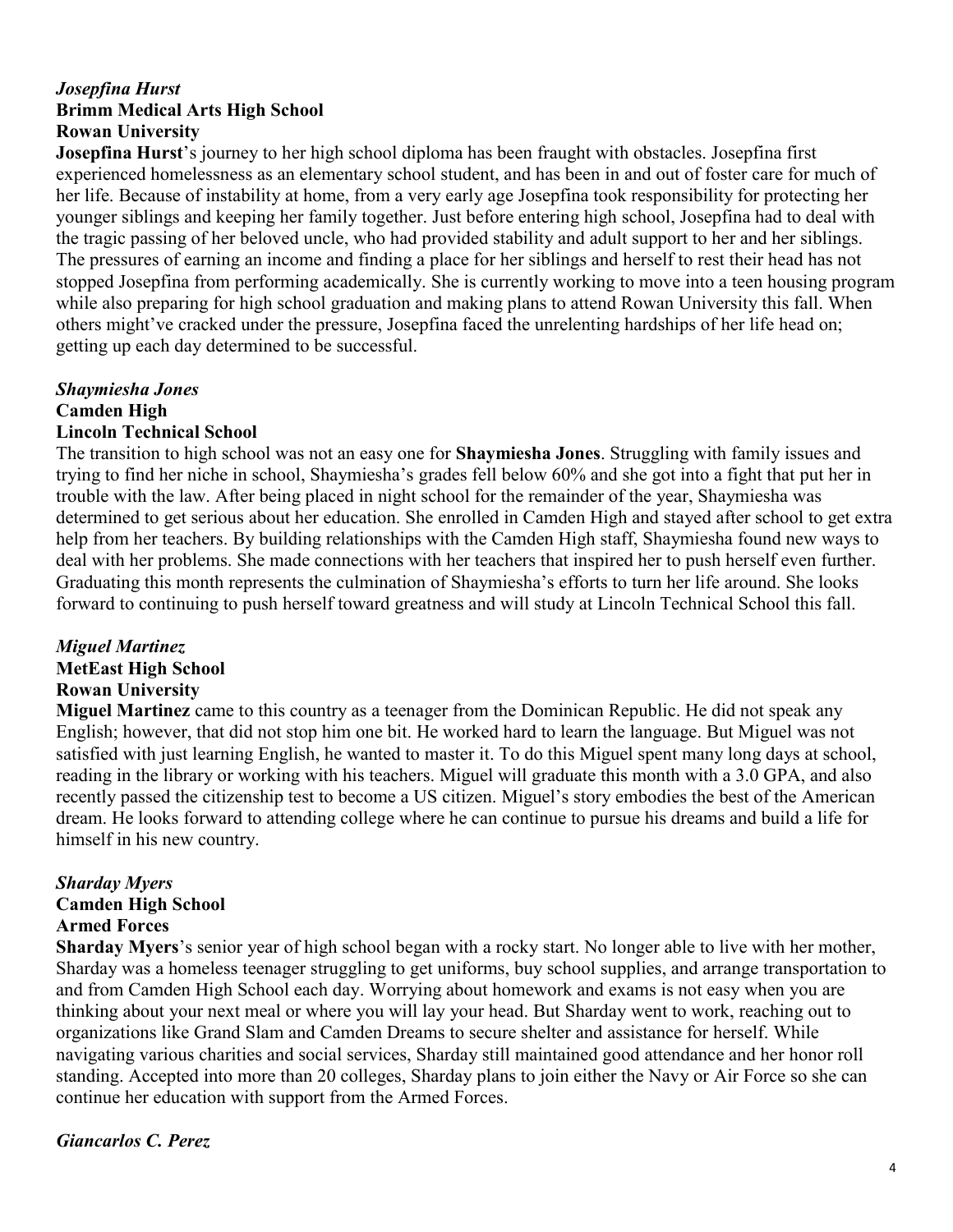## **Camelot's Camden High Accelerated Program Pierce College**

A Camden native, **Giancarlos C. Perez** set a goal early on to one day move away from Camden and see what else the world has to offer. Faced with both academic and social challenges, Giancarlos made a few decisions early in his high school career that put his goals in jeopardy. Rather than allowing a few poor decisions to define him as a person, Giancarlos decided to focus on the future and use school and sports to help him achieve his dreams. Giancarlos signed up to volunteer at a local food shelter, and channeled his energy onto the field as a tremendous Camden High School football player. Giancarlos inspires his peers to reach their full potential by setting a positive example and leveraging his natural leadership skills. Giancarlos has been awarded a scholarship to attend Pierce College in Los Angeles, where he will play football and further his education.

# *Saleema Ross*

#### **Woodrow Wilson High School Camden County College**

When she moved to Camden from Bridgeton last year, **Saleema Ross** did not let fears of coming to a new city dampen her drive to succeed. She came to Camden for a fresh start and to conquer serious personal issues that threatened to make her quit school and become bitter about life. Saleema told herself that she was going to make it, and often says that she is proud of herself for overcoming serious life challenges to thrive in school and life. During her pregnancy, Saleema would walk across Camden each day to make it to school on time. The mother of a newborn, Saleema managed to graduate with honors while taking responsibility for her baby. Already an independent business woman trained through Amway, Saleema looks forward to growing her business and continuing her education at Camden County College this fall.

## *Denzel Sanders*

## **Creative Arts Morgan Village Academy**

## **Trade School - Smith and Simmons, Philadelphia**

**Denzel Sanders** has carried many caskets in his young life, most recently in May when a childhood friend was killed. Denzel could have easily followed his middle school friends down the path of temptation that ends in dropping out, going to jail, or even being murdered. However, Denzel's self-belief and desire to improve himself have allowed him to go far without strong parental guidance or support at home. The product of a single family, Denzel knows how easy it is for Camden boys to fall victim to the temptations for the streets. That's why he spends his free time mentoring younger students and serving as a positive role model. Denzel is a personable young man loved by teachers, staff, and peers alike. A student leader at the Creative Arts Morgan Village Academy, Denzel has succeeded because he listens to others and knows when to ask for help and accept assistance.

## *Malaysia Scott*

## **Gateway to College**

# **Camden County College (with plans to transfer to Rutgers)**

Built by self-will and fueled by a unique drive, **Malaysia Scott** will earn her high school diploma this month after overcoming struggles that she'd previously felt insurmountable. Bouts with severe anxiety and depression made it difficult for Malaysia to feel comfortable in school, and eventually ended with her withdrawing from her studies in order to improve her emotional well-being. As Malaysia worked hard to regain emotional stability in her life, she fell behind academically. Not able to attend school during the  $10<sup>th</sup>$  grade, Malaysia used the setback to refocus her efforts on the fight to attain her diploma. She joined the Gateway to College Program, and despite continuous medical challenges, she caught up in her academics within a few semesters. This fall Malaysia will enroll as a full-time student at Camden County College before transferring to Rutgers University to study communications. Malaysia is a source of inspiration as she continued to persevere even when the light at the end of the tunnel appeared dim.

## *Jennifer Sewell*